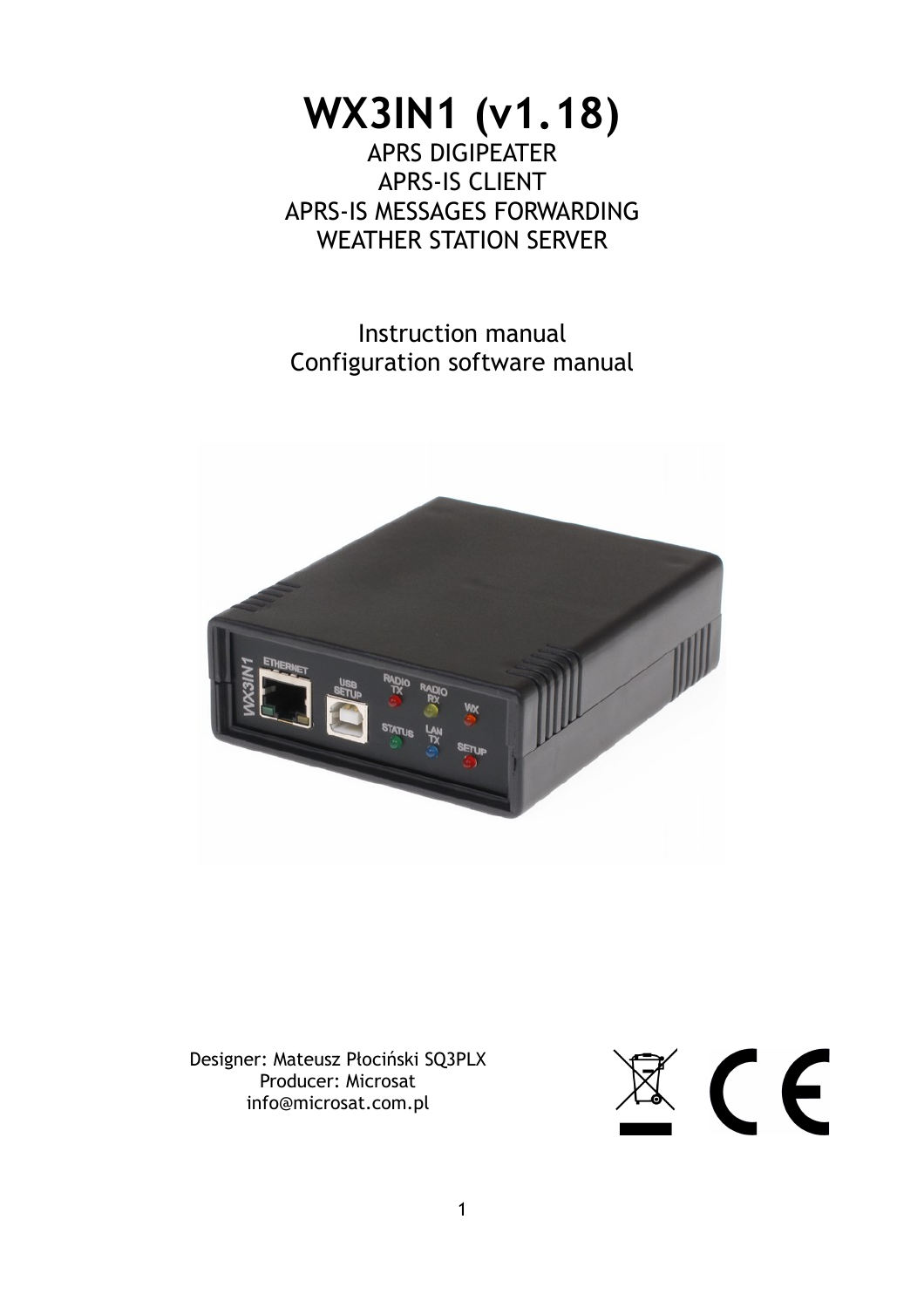# **Table of Contents**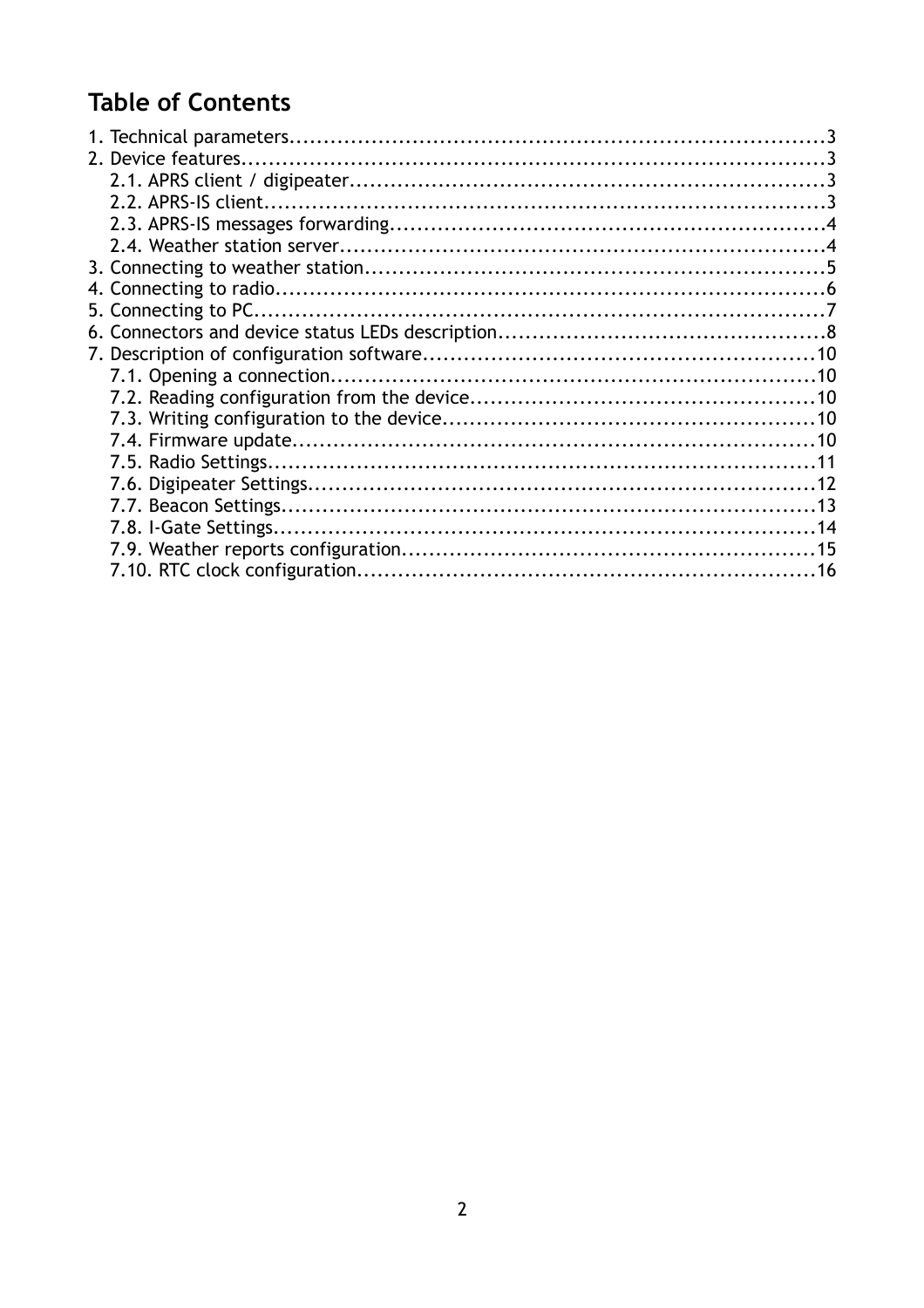# 1. Technical parameters

| <b>Dimensions</b>         | 111x91x35 mm                      |
|---------------------------|-----------------------------------|
| Weight                    | 200 <sub>g</sub>                  |
| Supply voltage            | 12VDC typ. (9 - 16VDC)            |
| Power consumption         | 80 <sub>m</sub> A                 |
| Operation temperature     | $-30^{\circ}$ C / $+70^{\circ}$ C |
| Humidity                  | 95% max.                          |
| Ethernet                  | 10/100 Base-T                     |
| Power connector           | 5,5mm connector                   |
| Weather station connector | DB-9 male, RS-232 standard        |
| PC connector              | USB-B (printer cable type)        |
| Radio connector           | Mini DIN 6 pin $(PS/2)$           |

### 2. Device features

### 2.1. APRS client / digipeater

The main purpose of the device is receiving and sending data frames via APRS radio. WX3in1 is capable of receiving an APRS frame, decoding the sender, recipent, path and information field. Then actions are performed in accordance with the options configured by user:

- Frame forwarding via the APRS network,
- Sending a frame to the APRS-IS server,
- Possibility to ignore the frame if it does not meet the specified criteria.
- The device firmware implements the following mechanisms:
	- Checksum Verification frames with errors are ignored,
	- Anti-flood repeated frames in a short time interval are not forwarded,
	- Path checking the decision to frame forwarding is based on a path, the user defines whether to forward WIDE1-1, Widen-N, Spn-N frames and the maximum value of n.

WX3in1 also allows you to generate APRS data frames APRS with information field defined by the user and send them in a specified interval. In this way, it is possible to send beacons and objects.

#### 2.2. APRS-IS client

WX3in1 allows you to connect to APRS-IS network servers. After loging to selected server, it is possible to send data received from the APRS radio network. All frames with correct format and checksum are sent by the device.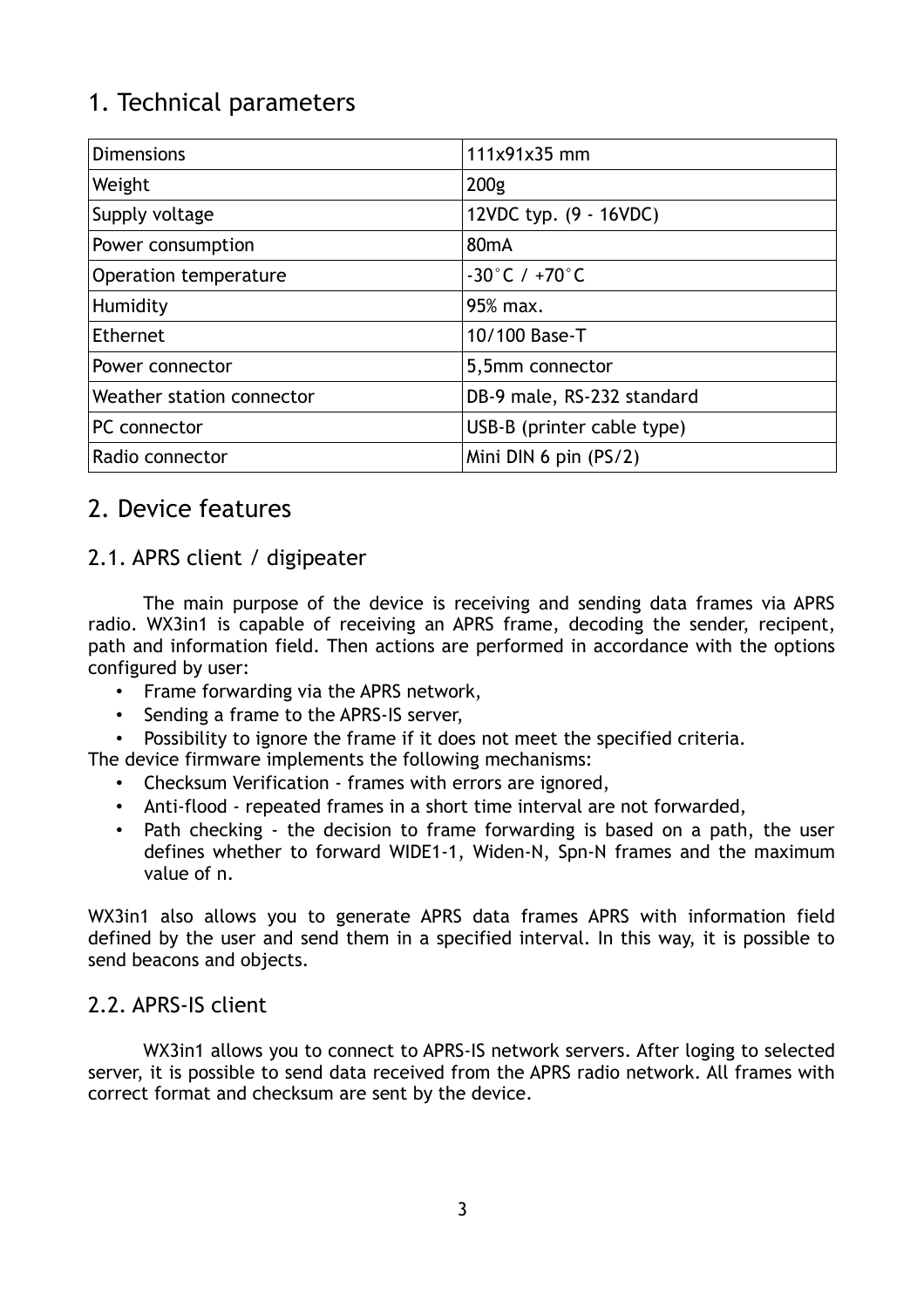### 2.3. APRS-IS messages forwarding

The device allows you to receive messages from the APRS-IS server. Then the destination station is checked if it is heard in the immediate vicinity of the radio APRS network. If a station is heard then message frame is sent via APRS radio and repeated three times in the absence of confirmation ACK.

#### 2.4. Weather station server

WX3in1 allows you to receive weather information from the WS2300 and WS2350 stations via the RS-232 cable. The data is then encoded into the APRS frame and may be sent to a radio network at specified intervals. Additionally WX3in1 allows you to send the same frames to APRS-IS server.

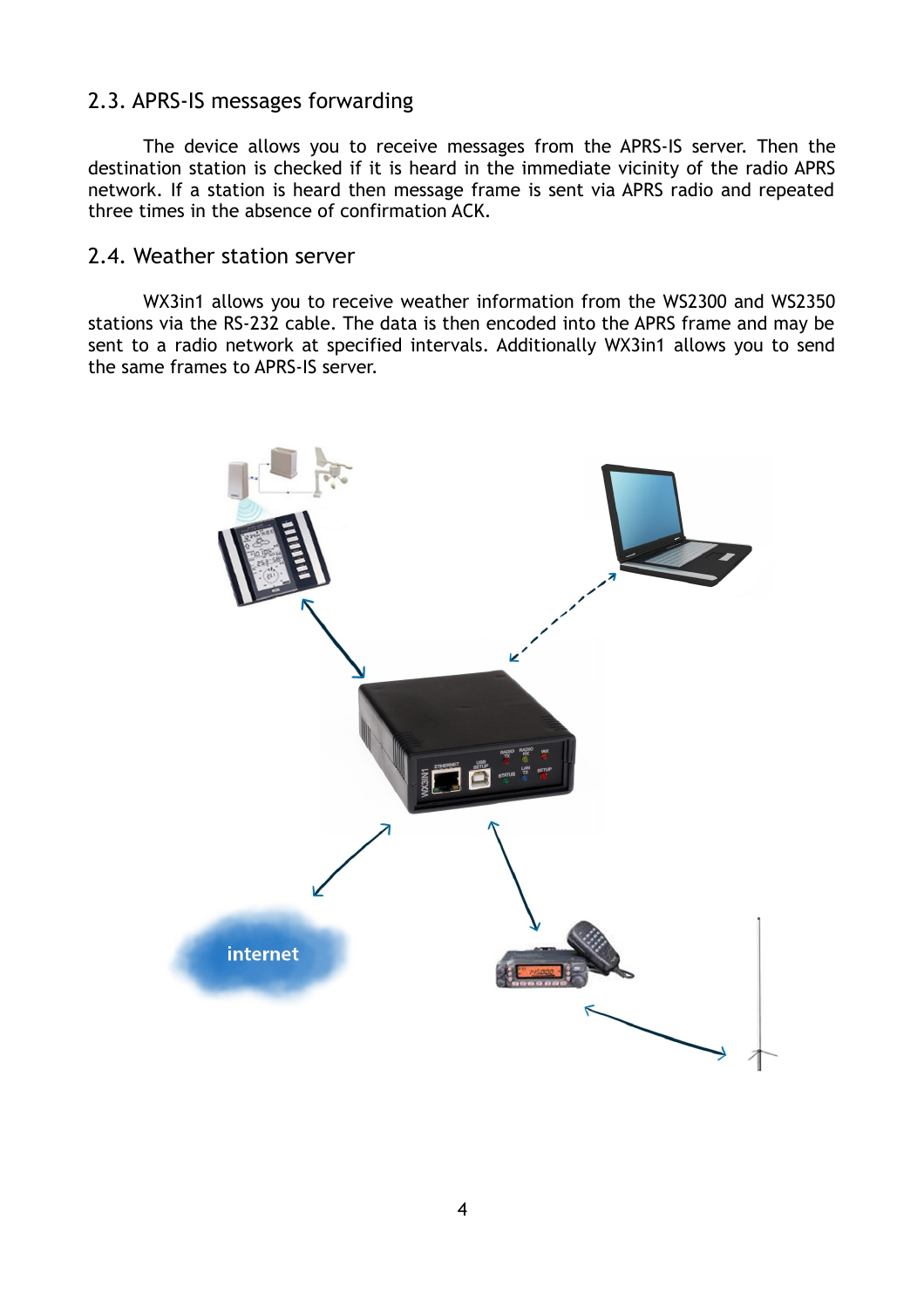### 3. Connecting to weather station

WX3in1 works with WS2300 and WS2350 weather stations. Communication between the weather station and WX3in1 is possible using RS-232 cable supplied by the manufacturer of the station. The cable must be connected to the WEATHER DB9-type connector on the WX3in1 rear panel.

It is not necessary to set the time and date in the weather station as WX3in1 has its own internal RTC (Real Time Clock) with battery backup.



It is only necessary to calibrate the atmospheric pressure

and reduce it to a value relative to sea level (WX3in1 sends an ABSOLUTE pressure value and not relative, which is not being calibrated in these models of weather stations).

#### **Tips for assembling of the weather station sensors.**

The signal from the anemometer and rain gauge is sent to an intermediate unit (thermometer and hygrometer) in an analogue way. Only after the exit of the intermediate unit data is sent to a central unit with LCD display in digital form, so DO NOT install the anemometer and rain gauge directly under the antenna of APRS transmitter, as it can cause incorrect calculation of unit rainfall. Observations show that the rain gauge and anemometer distance of about 6 meters from the antenna does not cause problems in the operation of the receiver.

This tip is not part of the weather station installation instructions and it comes from experience and field tests of WS2300 and WS2350 stations.

Be sure to read the installation instructions for WS2300 and WS2350 weather stations supplied by the manufacturer.

It is recommended to make a connection between the weather station and sensors using a cable and dispense with the unreliable and insecure radio communications, which may be further distorted by the APRS antenna.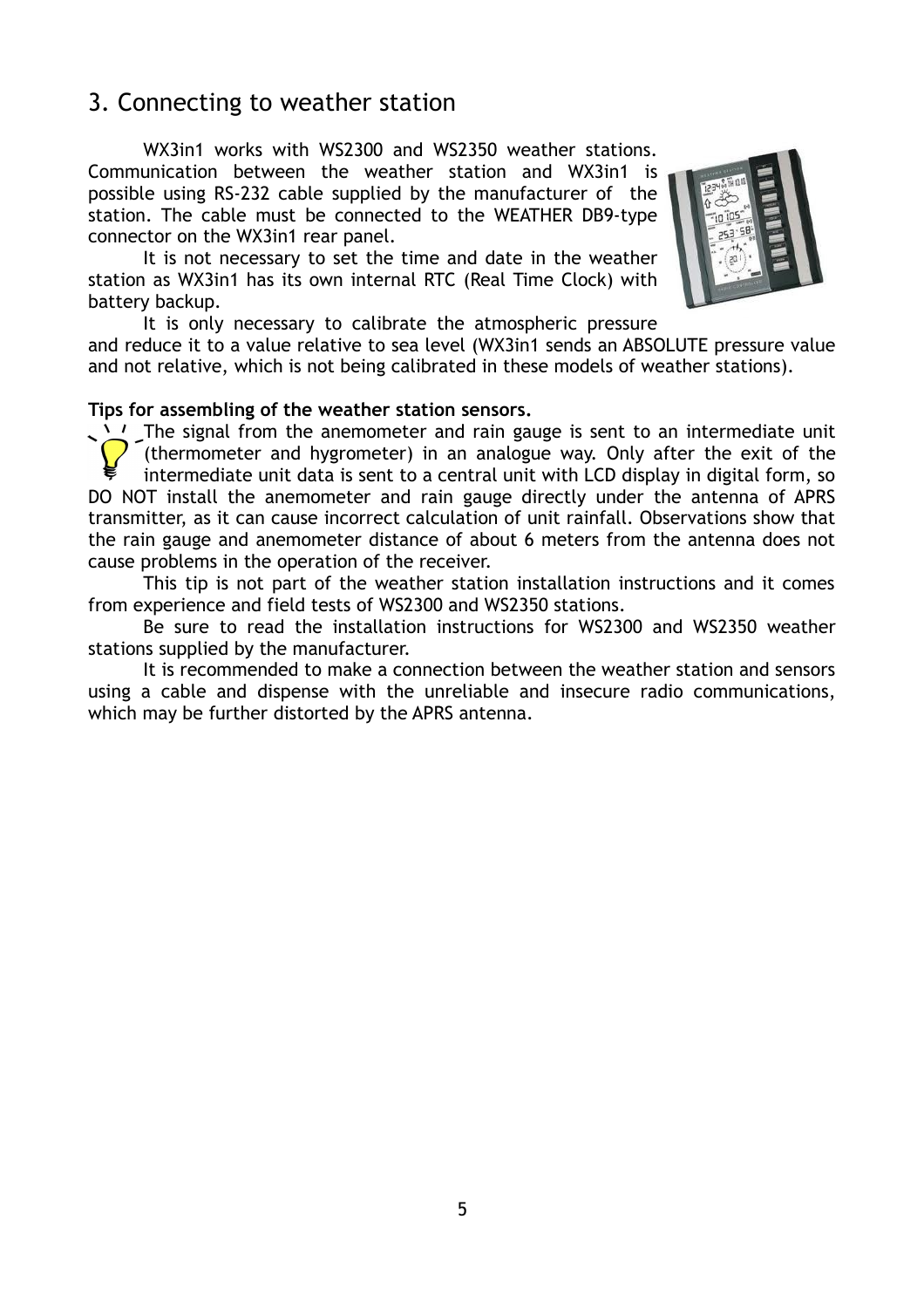## 4. Connecting to radio

Radio MINI DIN 6pin connector is placed on the rear panel of WX3in1. Pinout of this connector is described in the following figure.



Connector pinout description:

- 1. RS-232/UART pin (currently not used),
- 2. APRS signal output from the device to the microphone input of radiotelephone. This output also acts as a signal of PTT by shorting pin to ground through a resistor 2k2 - an option for portable radios that do not have a separate PTT output,
- 3. RS-232/UART pin (currently not used),
- 4. APRS signal input from radio to WX3in1,
- 5. Ground pin,
- 6. PTT output if the external PTT output is selected in device configuration, this pin is shorted to ground while broadcasting.
- $\sqrt{1}$  The level of input and output should be individualized in such a way that the frames are decoded correctly. Recommended input signal amplitude is about 0.7V. Potentiometer inside of the device is provided for output signal level adjustment.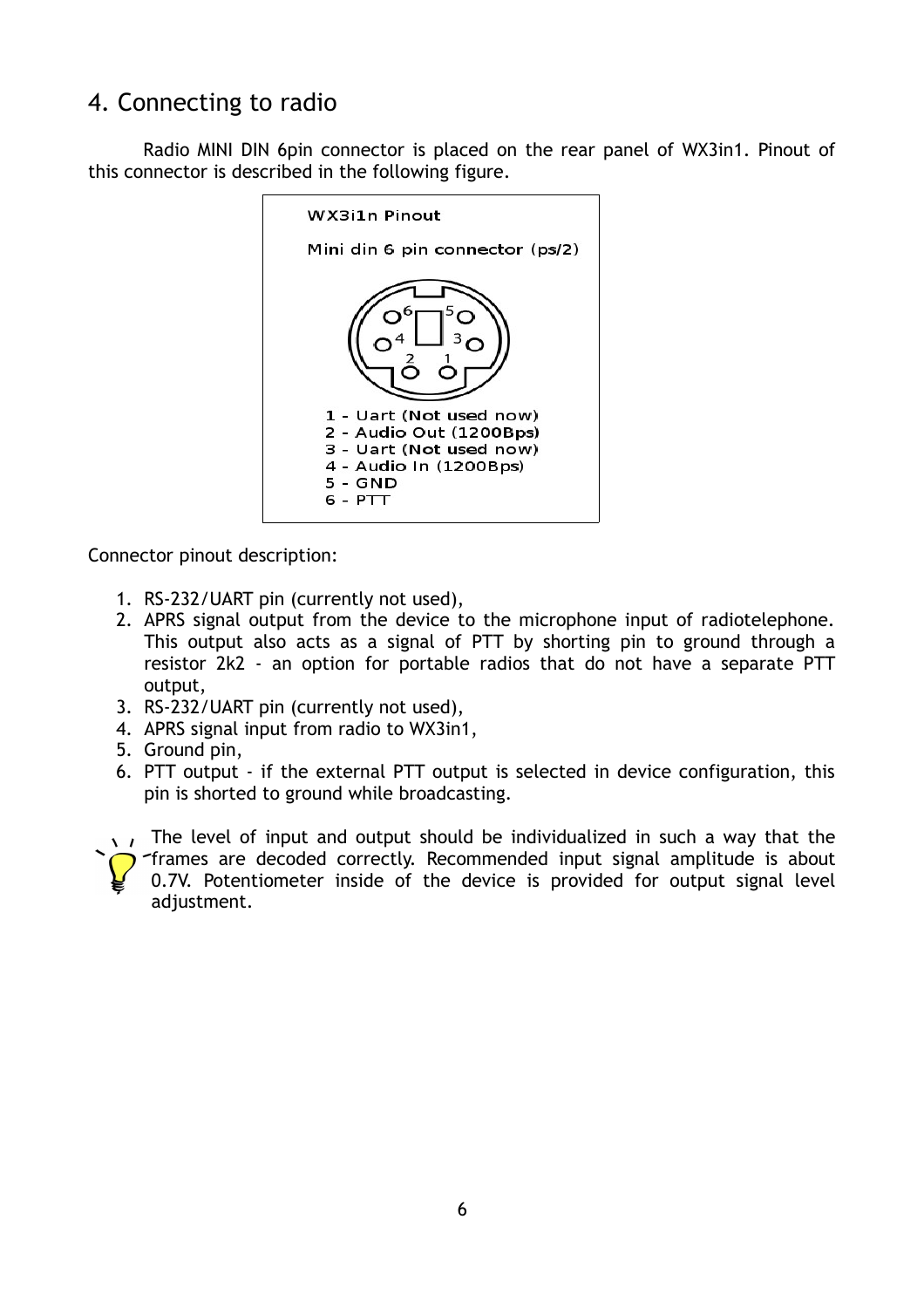## 5. Connecting to PC

WX3in1 device is configured with the WX3in1 Configurator software. To connect to your computer, follow these steps:

- Power off the WX3in1 device,
- Connect the USB cable to your computer,
- Power on the WX3in1 device,

WX3in1 enters into configuration mode only when USB cable is detected while powering up and it is indicated by SETUP led blinking.

After connecting and powering, WX3in1 is detected in Windows as a new device, then system asks for the drivers that are available in the drivers directory of WX3in1 software package. After this, run the configuration software and select the COM port where the device is installed. Then choose OPEN PORT (successful connection is indicated by a message window).

The following image shows the application window, the fields highlighted in green have been discussed above.

| Help About                                                                                                                                                                                                                                                                                                                                                                                                                                                                                                                                       |
|--------------------------------------------------------------------------------------------------------------------------------------------------------------------------------------------------------------------------------------------------------------------------------------------------------------------------------------------------------------------------------------------------------------------------------------------------------------------------------------------------------------------------------------------------|
| Connection:<br>COM1<br>COM Port:<br>Read config<br>Upload firmware<br>Open port<br>Close port<br>Write config<br>×<br>Beacons & objects   Ethernet & APRS-IS   Weather station   Date & time  <br><b>APRS</b><br>Callsign: NOCALL - 0<br>$\nabla$ Digipeater function<br>Antiflood timeout [s]: 60<br>TX delay [ms]:<br>250<br>Quiet time [ms]:<br>400<br><b>▽</b> Forward WIDEn-N frames<br>n less or equal: 7<br>$PTI:$ separate output $\leftarrow$<br><b>V</b> Forward SPn-N frames<br>n less or equal: 7<br><b>▽</b> Forward WIDE1-1 frames |
|                                                                                                                                                                                                                                                                                                                                                                                                                                                                                                                                                  |

 $\rightarrow$   $\rightarrow$  Sometimes WX3in1 can install on a higher port which is not available for selection **T** from within the application configuration. In this situation, please use the Windows Device Manager to find the port of the device and change the COM port number to lower in range of 1-10. Then disconnect the USB and after reconnecting WX3in1 should appear on the appropriate COM port.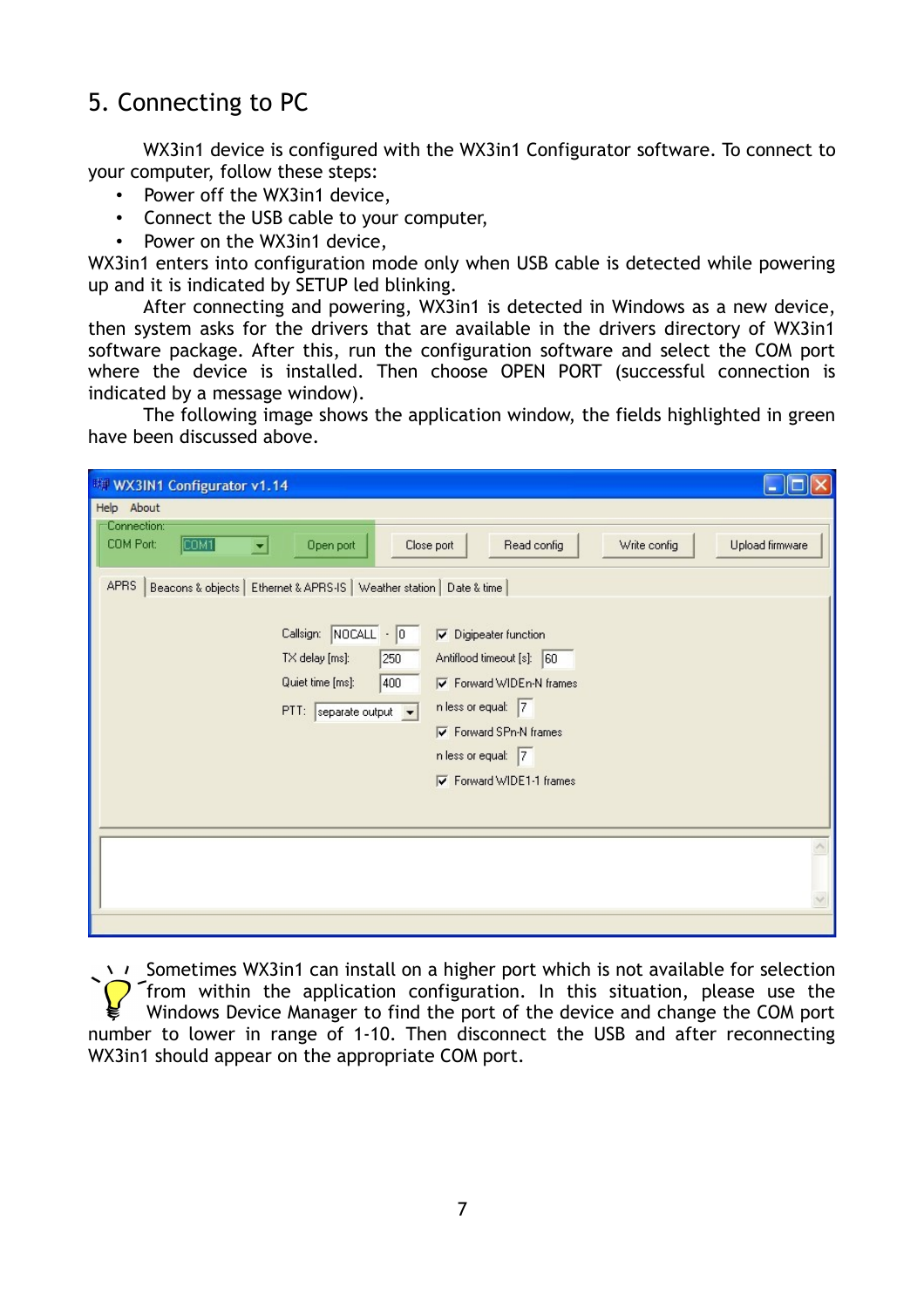## 6. Connectors and device status LEDs description

There are 6 leds on the front panel that show the status of device operation. The following image shows the location of LEDs and their meaning.



- Radio TX The red LED lights during transmission the device sends an APRS data frame,
- Radio RX Yellow LED illuminates when receiving a signal from the radio (indicates the channel is busy),
- WX Orange LED indicates proper communication with weather station, it blinks after correct weather data package reception,
- Status Green LED indicates the status of the device (LED lights up regularly every 3 seconds, indicating correct operation),
- Lan TX Blue LED illuminates when sending TCP/IP to the Ethernet,
- Setup The red LED blinks when the device is connected to the PC,

Connectors:

- Ethernet RJ45 (ethernet network connection)
- USB a USB socket-B (printer type), used to connect to a computer (PC).

There are two additional LEDs in the Ethernet connector that indicate the status of the connection with the router. One of them lit all the time when the connection to the router is correct (it only indicates valid physical connection and not the correct IP address, gateway and netmask settings), a second LED is lit only when sending or receiving data.

The following image shows the location of connectors on the back panel of the device.

| 12VDC/250mA | <b>WEATHER STATION</b> | RADIO |
|-------------|------------------------|-------|
|             |                        |       |
|             |                        |       |
|             |                        |       |

The green LED above the power connector indicates power is applied.

Connectors: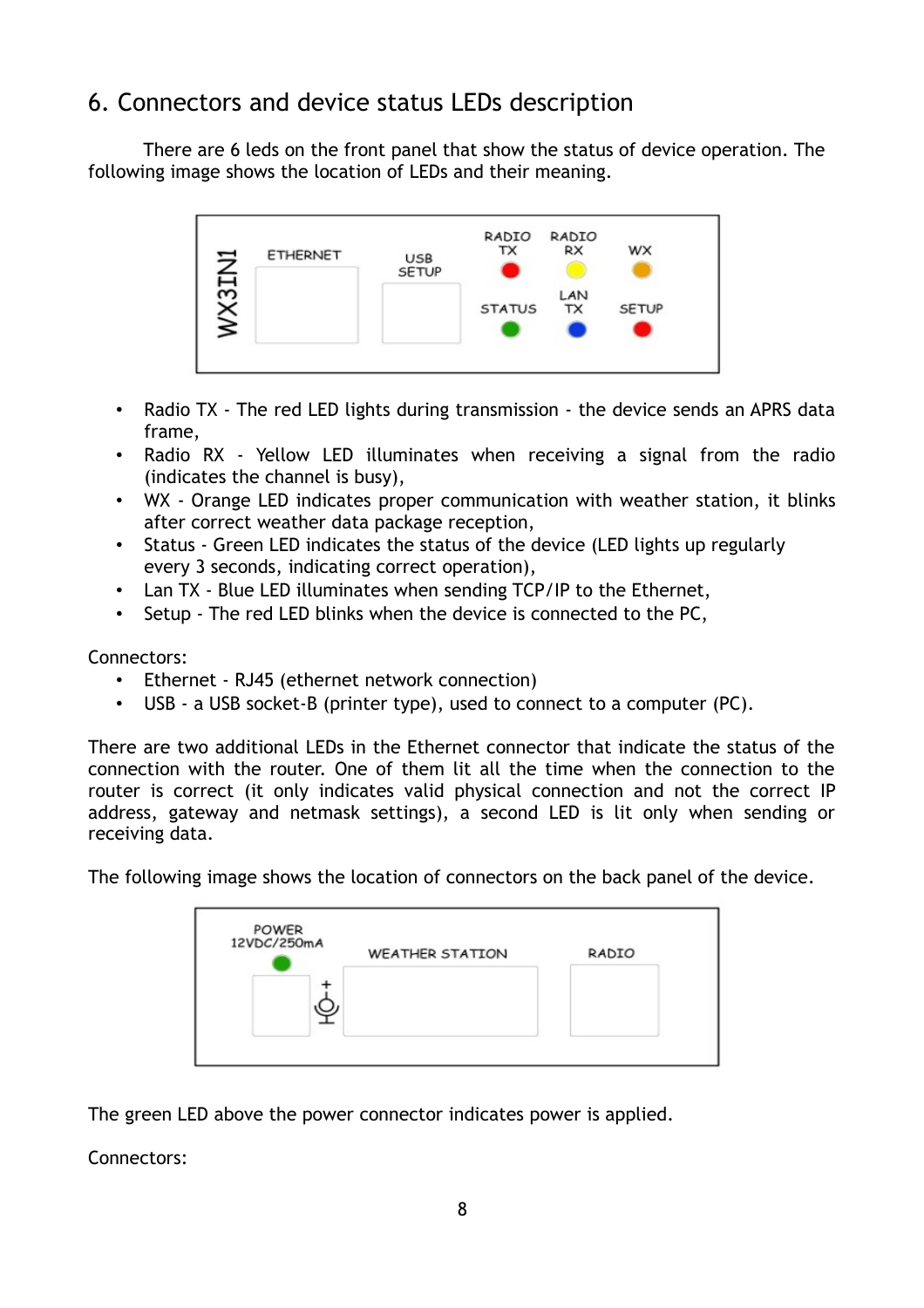- 5.5-type power connector (center pin is a power supply plus)
- Weather station (DB9) Connects to weather station,
- Radio (mini din 6 pin) Connects to radio.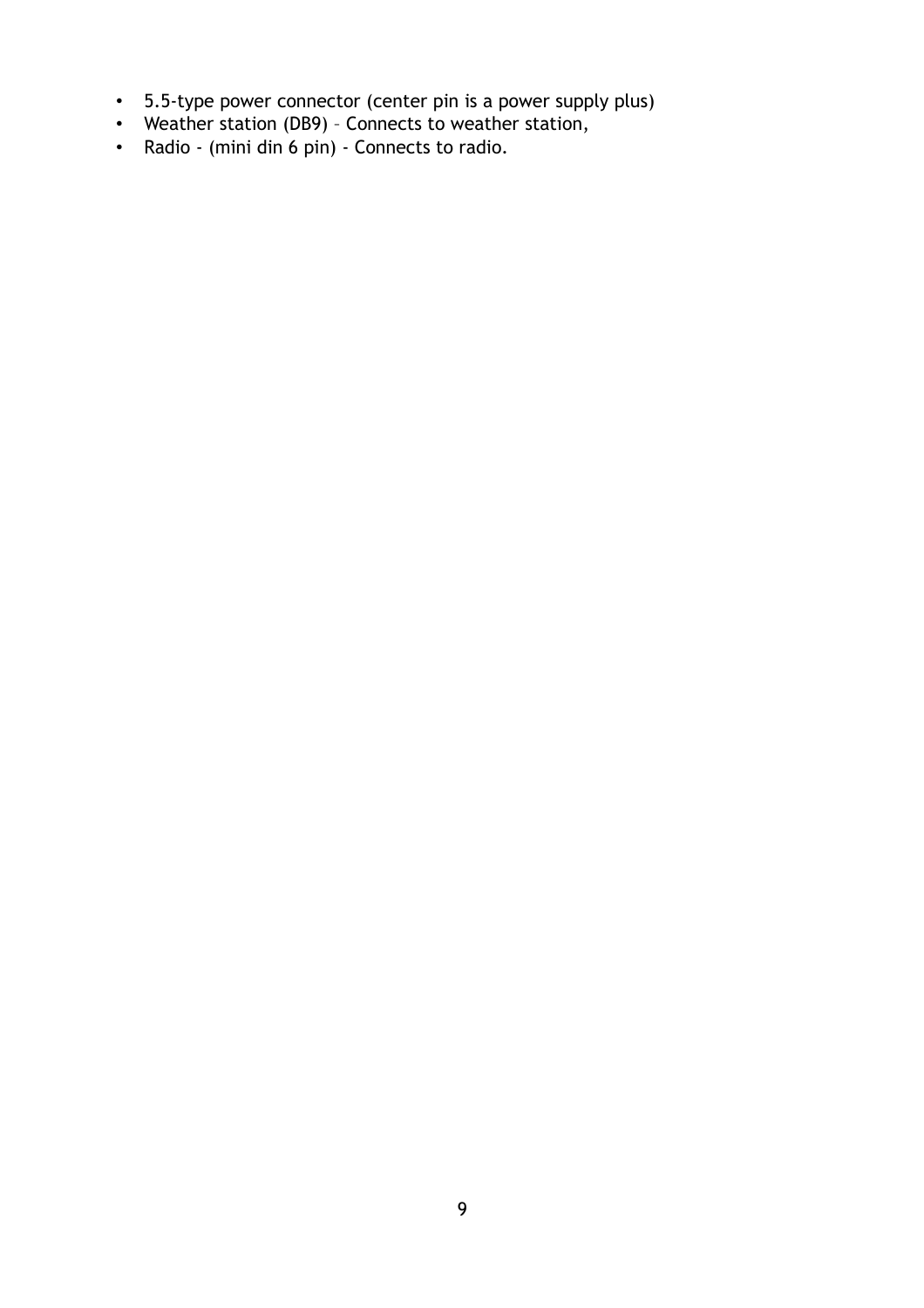### 7. Description of configuration software

#### 7.1. Opening a connection

After running the application, it is necessary to select the COM port of WX3in1 assigned by Windows. Then use OPEN PORT to connect to the device.

#### 7.2. Reading configuration from the device

To read the configuration from the device you must use the READ CONFIG button, after this action, the program will download current configuration values from WX3in1 internal memory.

#### 7.3. Writing configuration to the device

After entering all parameters, such as a characters, objects, beacons, times, etc., choose WRITE CONFIG to upload current configuration to WX3in1 internal memory.

#### 7.4. Firmware update

If there is a new software update, you should upload the new firmware attached to WX3in1 Configurator software package. For this purpose, select the option UPLOAD FIRMWARE, then open a new window for selecting files. From the directory WX3in1 Configurator / firmware select the file wx3in1 firmware vXXX.hash (where XXX is the next version of the firmware). After the update, disconnect the device from the computer and cycle power.

**After updating the firmware, you may need to re-upload configuration settings.**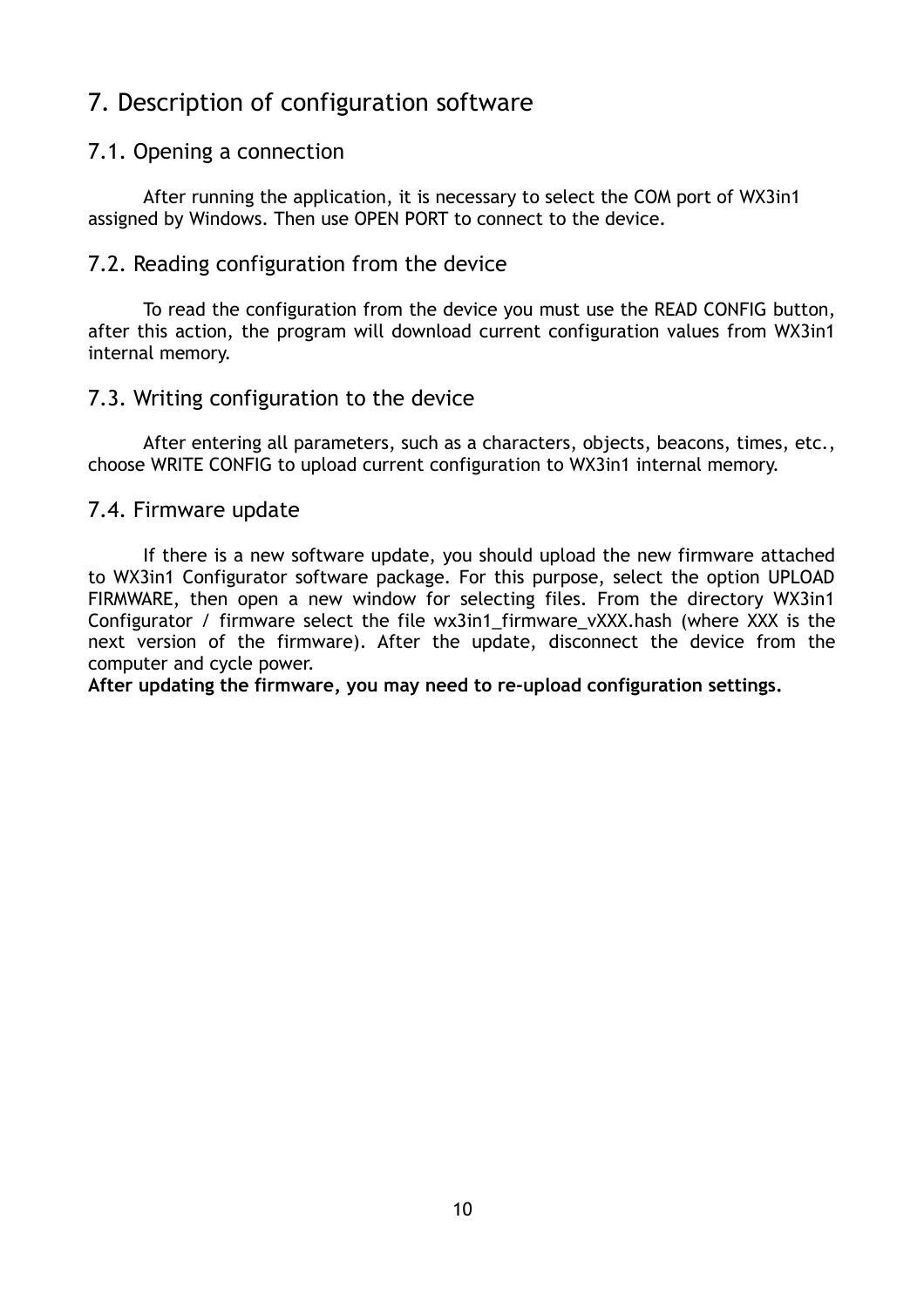### 7.5. Radio Settings

| WW WX3IN1 Configurator v1.18                                                                                                                                                                                                                                                                                                                      |
|---------------------------------------------------------------------------------------------------------------------------------------------------------------------------------------------------------------------------------------------------------------------------------------------------------------------------------------------------|
| Help About<br>Connection:<br>COM <sub>1</sub><br>COM Port:<br>Read config<br>Write config<br>Upload firmware<br>Open port<br>Close port<br>$\vert \cdot \vert$<br>Digipeater   Beacons   I-Gate   Weather   Time<br>Radio<br>Callsign: NOCALL - 0<br>TX delay [ms]:<br>250<br>Quiet time [ms]:<br>400<br>$PTI:$ separate output $\boxed{\bullet}$ |
|                                                                                                                                                                                                                                                                                                                                                   |

Below is the description of functions and their meanings:

- Callsign The sign of our station with SSID extension. The default SSID is 0,
- TX delay (ms) The delay time TX / RX in milliseconds for sending packages. It is a kind of preamble that is sent before the data frame in order to synchronize the receivers which listen on an APRS network. The recommended value is not less than 250ms,
- Quiet time (ms) Minimum time off after the radio channel is busy. After this time data frame is sent from the transmit buffer,
- PTT PTT output selection, we can choose between two options:
	- SEPARATE OUTPUT PTT output pin is short-circuit to ground while broadcasting,
	- 2K2 RESISTOR AUDIO OUT is short-circiut to ground with 2k2 Ohm resistor, function used in some handheld radios for broadcasting,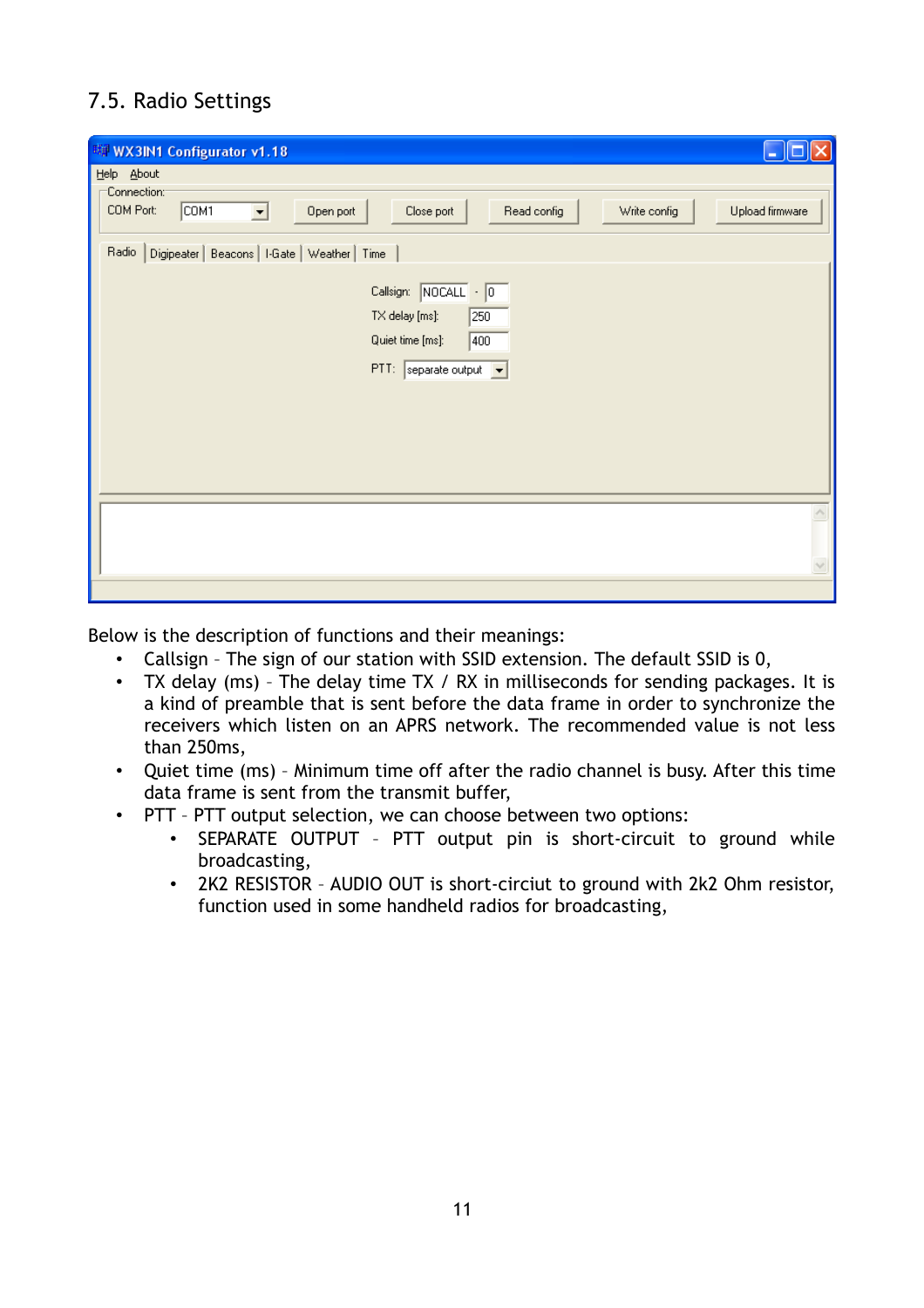### 7.6. Digipeater Settings

| <b>WWW.3IN1 Configurator v1.18</b>                                                                                                                            | $\overline{\phantom{a}}$                                                                                                                                                                                                      |
|---------------------------------------------------------------------------------------------------------------------------------------------------------------|-------------------------------------------------------------------------------------------------------------------------------------------------------------------------------------------------------------------------------|
| Help About<br>Connection:<br>COM <sub>1</sub><br>COM Port:<br>Open port<br>$\blacktriangledown$<br>Digipeater  <br>Beacons   I-Gate   Weather   Time<br>Radio | Read config<br>Write config<br>Upload firmware<br>Close port                                                                                                                                                                  |
| $\nabla$ Digipeater on<br>Duplicate checking [s]:<br>60<br>Simple aliasses: active:<br>г<br>г<br>г<br>г<br>г                                                  | Path (n-N):<br>n>= n <= traceable:<br>active:<br><b>WIDE</b><br> ⊽<br> Yes <br>7<br>⊽<br><b>SP</b><br>No<br>7<br>D<br>Yes<br>7<br>г<br>Yes<br>7<br>Yes<br>7<br>Yes<br>7<br>Yes<br>7<br> Yes<br>7<br>$\blacktriangledown$<br>ш |
|                                                                                                                                                               |                                                                                                                                                                                                                               |
|                                                                                                                                                               |                                                                                                                                                                                                                               |

Below is the description of functions and their meanings:

- Digipeater on Forwarding packets from other stations if the path is set correctly,
- Duplicate checking (s) Time in seconds after which the next frame will be forwarded, if it has the same content as the previous one. This function allows you to ignore the stations, which are flooding the network frames with doubled frames,
- Simple aliasses currently not implemented,
- Path (n-N) table here you can insert New-N Paradigm paths to be handled by WX3in1 Digipeater.
	- First column path name, WIDE, SP, etc.
	- Second a third column minimum and maximum n for path to be forwarded, for example WIDEn-N with  $n>=1$  and  $n<=3$  will forward paths: WIDE1-1, WIDE2-2, WIDE2-1, WIDE3-3, WIDE3-2, WIDE3-1,
	- Fourth column if Yes, WX3in1 will add its own callsign to the path, if No, it will not do that,
	- Fifth column if not checked, current row will not be active.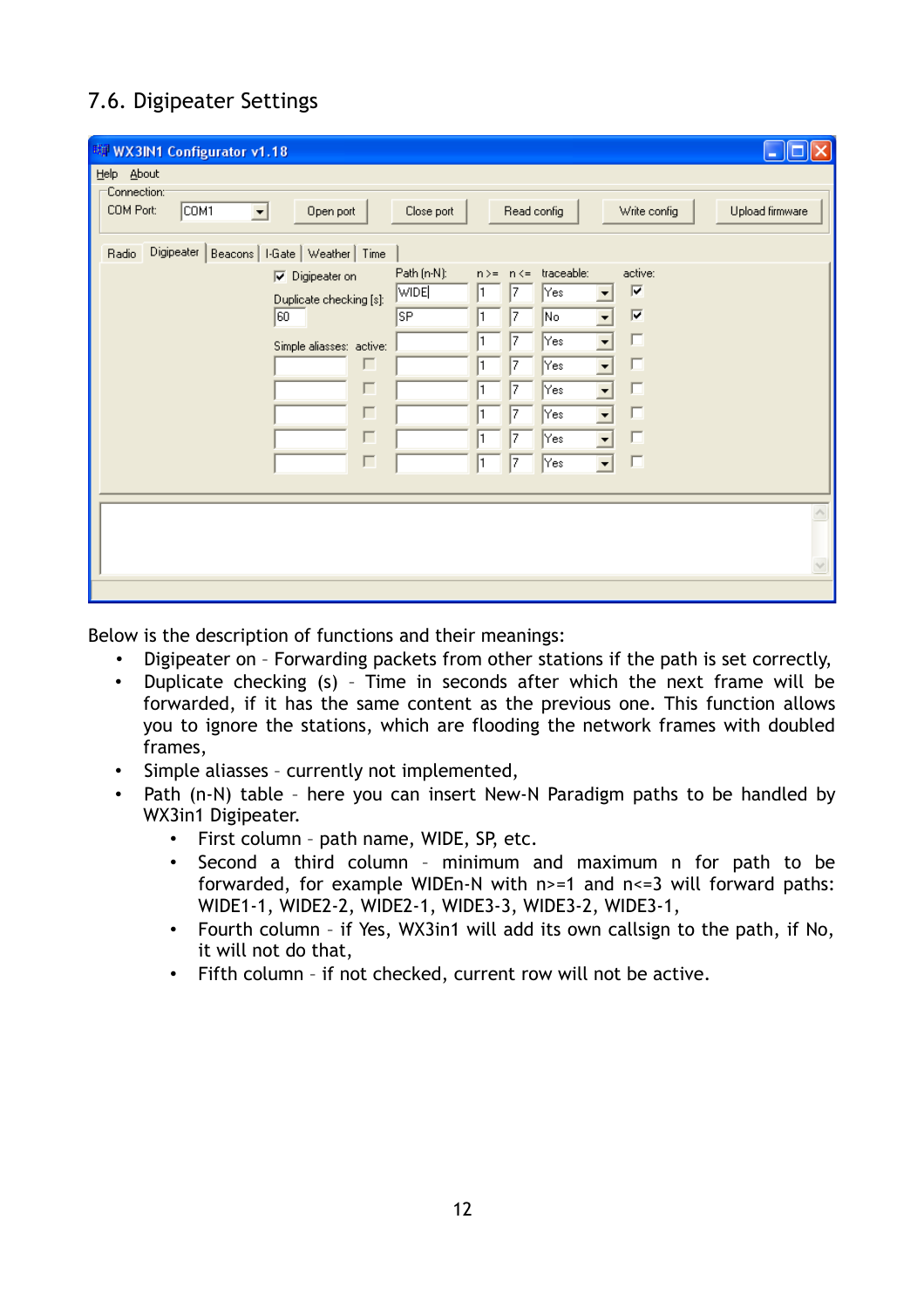### 7.7. Beacon Settings

| <b>EW WX3IN1 Configurator v1.18</b> |                                                                                                                                      |                          |                 |    | l –                                                                                                    |  |
|-------------------------------------|--------------------------------------------------------------------------------------------------------------------------------------|--------------------------|-----------------|----|--------------------------------------------------------------------------------------------------------|--|
| Help About                          |                                                                                                                                      |                          |                 |    |                                                                                                        |  |
| COM Port:                           | Connection:<br>COM <sub>1</sub><br>Read config<br>Write config<br>Upload firmware<br>Close port<br>$\blacktriangledown$<br>Open port |                          |                 |    |                                                                                                        |  |
| Radio                               | Digipeater [Beacons] I-Gate   Weather   Time                                                                                         |                          |                 |    |                                                                                                        |  |
| Dest:                               | DigiPath:                                                                                                                            |                          |                 |    | Rate [min]: Aprsis: Message (empty messages are ignored, use string <date> to insert rtc date):</date> |  |
| APNW010                             | WIDE2-1<br>$\overline{\phantom{a}}$                                                                                                  | $\overline{\phantom{a}}$ | $\sqrt{5}$      | ⊽  | @ <date>z5223.13N/01658.09E-WX3IN1 Test.</date>                                                        |  |
| <b>BEACONO</b>                      | $\overline{\phantom{a}}$<br>Inone                                                                                                    | $\overline{\psi}$        | 30              | H. |                                                                                                        |  |
| <b>BEACONO</b>                      | $\overline{\phantom{a}}$<br> none                                                                                                    |                          | 30              | Г  |                                                                                                        |  |
| <b>BEACONO</b>                      | $\overline{\phantom{a}}$<br>Inone                                                                                                    |                          | 30              |    |                                                                                                        |  |
| <b>BEACONO</b>                      | $\overline{\phantom{a}}$<br>Inone                                                                                                    | $\bar{\psi}$             | 30              |    |                                                                                                        |  |
| BEACON0                             | $\overline{\phantom{0}}$<br> none                                                                                                    | $\overline{\mathcal{M}}$ | 30              |    |                                                                                                        |  |
| BEACONO                             | $\overline{\phantom{a}}$<br> none                                                                                                    | $\overline{\phantom{a}}$ | 30              |    |                                                                                                        |  |
| BEACON0                             | $\overline{\phantom{a}}$<br>Inone                                                                                                    | $\overline{\phantom{a}}$ | $\overline{30}$ |    |                                                                                                        |  |
|                                     |                                                                                                                                      |                          |                 |    |                                                                                                        |  |
|                                     |                                                                                                                                      |                          |                 |    |                                                                                                        |  |
|                                     |                                                                                                                                      |                          |                 |    |                                                                                                        |  |
|                                     |                                                                                                                                      |                          |                 |    |                                                                                                        |  |
|                                     |                                                                                                                                      |                          |                 |    |                                                                                                        |  |

- Dest The destination address when sending beacons, objects, status, etc. We can choose a destination address of APNW01 or BEACON. When frames are sent with the path (eg, WIDE2-2), we can only choose APNW01 as a destination address, which identifies the device as WX3in1,
- DigiPath APRS path,
- Rate (min) Parameter, expressed in minutes, in which we determine how often the data frame will be sent,
- Aprsis You can also choose whether, in addition to the radio path, the frame will be sent also to the APRS-IS server,
- Message Frame structure field, when the field is empty then the frame is not sent.

The following explanation of how to enter data in the message field.

To properly generate a frame structure, please read the information on the APRS frames. I recommend the website of the polish group's founder Andrew Bartosz SP3LYR APRS, where all is nicely described (in polish): http://www.aprs.pl.

Example frame:

@<date>z5223.13N/01658.09E\_WX3IN1 Test.

- @ APRS data ID,
- <date>z time and date in the format DDHHMM (day / hour / minute), time is not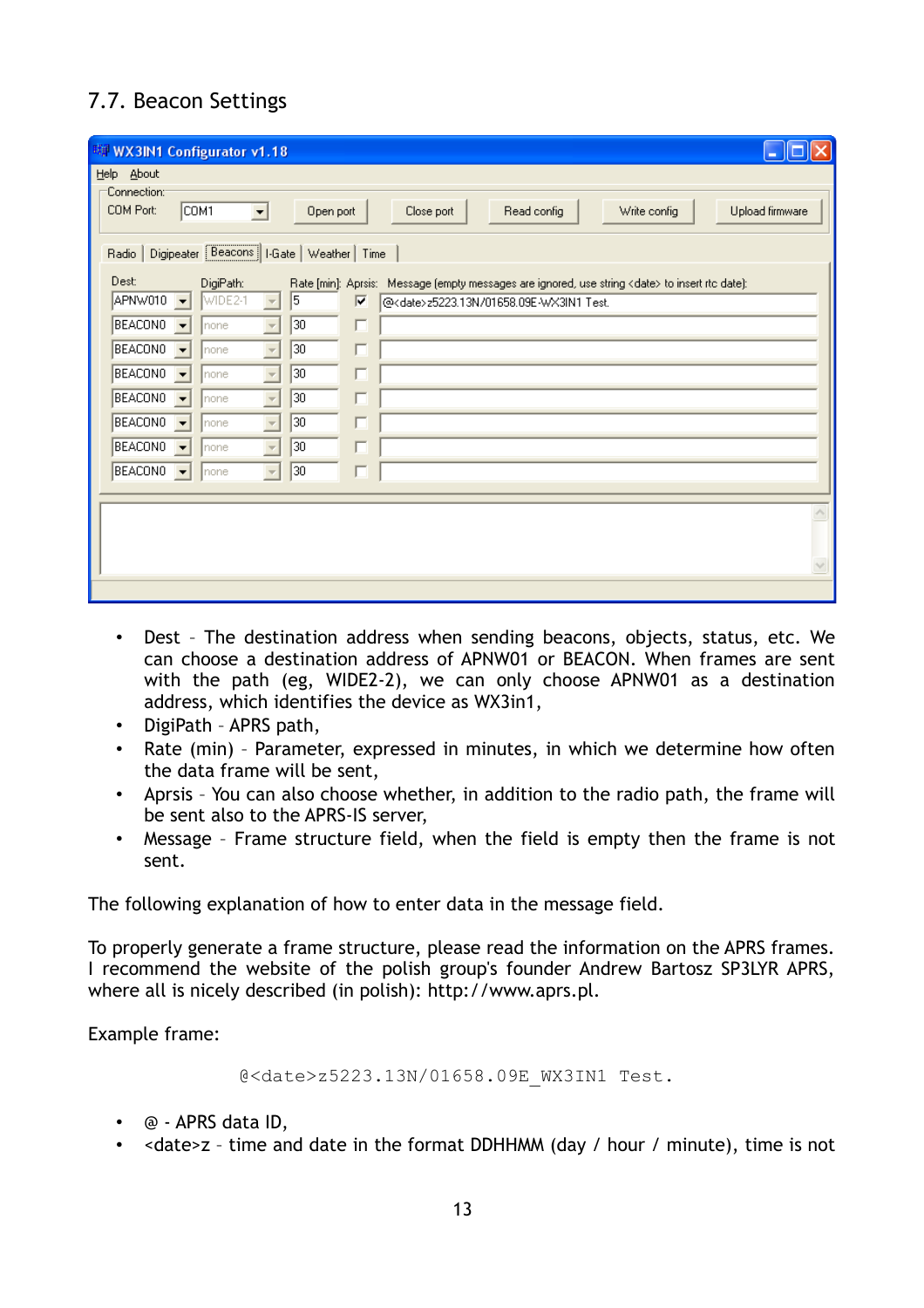a necessary parameter for each object, beacon, etc., it is dependent on whether you want to send frames with time or not,

- 5223.13N/01658.09E Position of object, status, etc.,
- .. " sign after coordinates is a symbol of our beacon station, object, etc., please refer to the table of symbols at http://aprs.pl/ikony.htm,
- WX3in1 test information field, here we can enter our information about the station, beacon, etc.

To send a status of our station, object, etc. we have to introduce a combination of the following example:

>W2,SPn Poznan I-Gate,Digi,WX

In this case ">" means the identifier of APRS. Please refer to the explanation of APRS identifiers.

The data identifier (in our case is ">"), is followed by information field in which we can add our own entries.

### 7.8. I-Gate Settings

| 聊 WX3IN1 Configurator v1.18<br>٠                                                                                                                                                                                                                                                                                                                                                                                                                                                                                                                                                                                                                                                  |
|-----------------------------------------------------------------------------------------------------------------------------------------------------------------------------------------------------------------------------------------------------------------------------------------------------------------------------------------------------------------------------------------------------------------------------------------------------------------------------------------------------------------------------------------------------------------------------------------------------------------------------------------------------------------------------------|
| Help About<br>:Connection⊙<br>COM <sub>1</sub><br>COM Port:<br>Close port<br>Read config<br>Write config<br>Upload firmware<br>$\vert \cdot \vert$<br>Open port<br>Digipeater   Beacons   FGate   Weather   Time<br>Radio<br>WX3in1 Lan configuration:<br>192<br>APRS-IS login:<br>IP Address:<br>168<br>$\sqrt{2}$<br>$\vert$ <sub>2</sub><br>IP Mask:<br>255<br>$\sqrt{255}$<br>$\sqrt{255}$<br>$\sqrt{a}$<br>Username:<br>nocall<br>192<br>168<br>$\sqrt{2}$<br>12345<br>Gateway:<br>$\mathsf{I}$<br>Password:<br>APRS-IS IP address:<br>Port:<br>$\nabla$ Gate RF traffic to APRS-IS<br>IP 1: 46<br>223 230<br>21<br>14580<br>☑ Gate msg from APRS-IS to RF<br>IP 2:<br>IP 3: |
|                                                                                                                                                                                                                                                                                                                                                                                                                                                                                                                                                                                                                                                                                   |

Below is the description of functions and their meanings:

- IP Address WX3in1 device IP address,
- IP Mask WX3in1 network mask,
- Gateway network gateway, usually your router IP address,
- APRS-IS Acount APRS-IS account information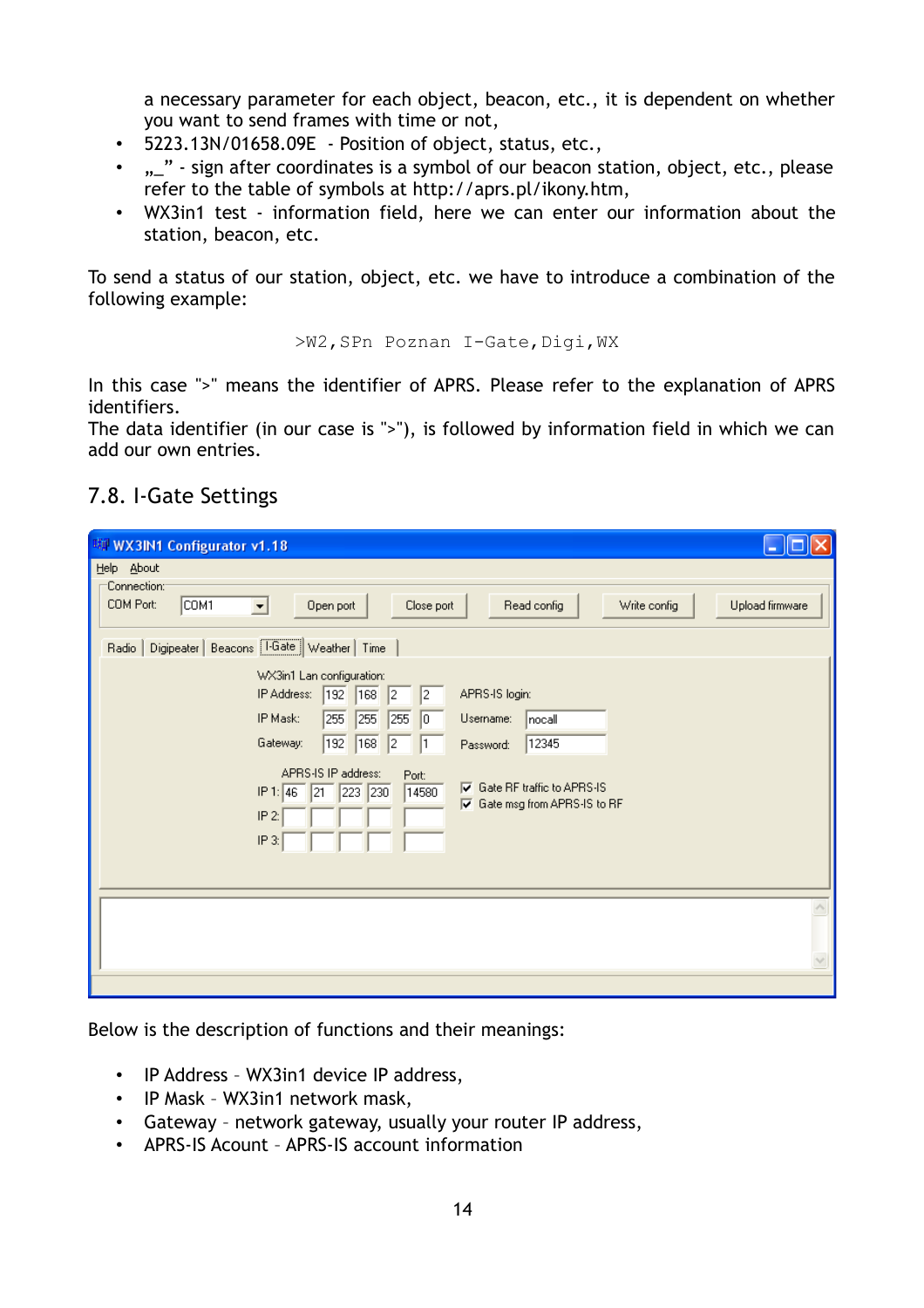- Username At this point we enter the call sign for the APRS-IS server, you can use the SSID. For example SR3XXX-10,
- Password Validation code obtained during the registration of the callsign in the APRS-IS network,
- Gate RF traffic to APRS-IS If selected, WX3in1 collects all packets received by radio (with the exclusion of RFONLY, NOGATE, TCPIP) and sends them to the APRS-IS server,
- Gate msg from APRS-IS to RF If selected WX3in1 will send messages received via the Internet for sites that are heard in the APRS network (for which the RF frames were received by WX3in1 in the past 15 minutes),
- IP1, IP2, IP3 APRS-IS servers addresses which WX3in1 will try to connect. WX3in1 tries to connect to the first address and, in case of failure, it connects to the next,
- Port APRS-IS servers TCPIP port numbers,

#### 7.9. Weather reports configuration

| ц                                                                                                                                                                                                                                                                    |
|----------------------------------------------------------------------------------------------------------------------------------------------------------------------------------------------------------------------------------------------------------------------|
| Help About<br>Connection:<br>COM <sub>1</sub><br>COM Port:<br>Read config<br>Write config<br>Upload firmware<br>Open port<br>Close port<br>≖                                                                                                                         |
| Digipeater   Beacons   I-Gate Weather   Time<br>Radio                                                                                                                                                                                                                |
| Latitude:<br>5221.60N<br>01653.63E<br>Longitude:<br>DigiPath:<br>WIDE <sub>2-2</sub><br>$\blacktriangledown$<br>Comment:<br>WX3in1 weather<br><b>▽</b> Weather to APRS<br>APRS TX Rate [min]:<br>$\sqrt{5}$<br><b>▽</b> Weather to APRSIS<br>APRSIS TX Rate [min]: 5 |
|                                                                                                                                                                                                                                                                      |
|                                                                                                                                                                                                                                                                      |
|                                                                                                                                                                                                                                                                      |

Below is the description of functions and their meanings.

- Latitude north-south position,
- Longitude east-west position,
- DigiPath APRS path for weather reports,

 $\sqrt{1}$ 

- Comment Weather reports comment field,
- Weather to APRS If checked, weather reports will be sent to APRS via radio,
- APRS TX Rate Time, in minutes, how often weather reports will be sent to APRS (minimum time - 5 minutes),